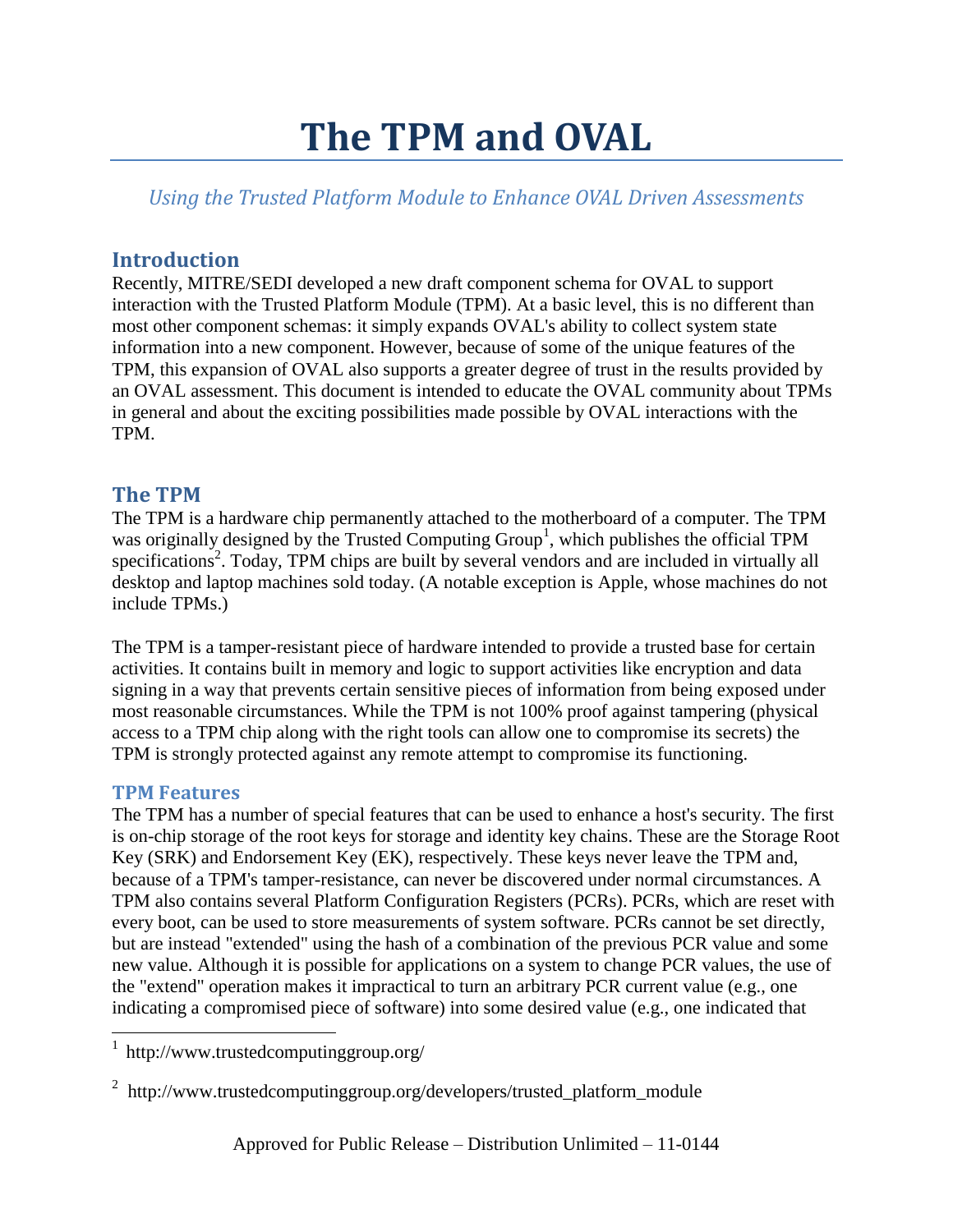piece of software was uncompromised). As such, if a PCR is holding a "good" value, one can have confidence that this was the result of an actual measurement rather than the result of tampering.

Use of certain keys and data is tightly restricted by the TPM. For example, as noted above, the EK is a key (technically a public-private key pair) whose private part never leaves the TPM, and which serves as the root of a chain of identity certificates. (The public part can be exported in a certificate for certificate-chain verification.) However, the TPM only allows the EK to be used to sign certain other keys created on the TPM as well, specifically Attestation Identity Keys (AIKs). In turn, the TPM will only allow AIKs to be used to sign content that the TPM itself has generated. As a result, if one receives AIK-signed content, one can have strong confidence in the provenance of that content because that content can only have come from the TPM itself. The strict data protection and controls the TPM can impose by having its own, protected logic and memory, allows the TPM to be used to provide a trust base for a number of activities.

#### **TPM Uses**

The aforementioned features allow the TPM to be used in several ways. The first is to "seal" secrets on the system to specific PCR values. Since PCRs contain measurements of software, this allows certain pieces of information (such as keys to encrypted data) to only be released (i.e., decrypted) if the software binaries in question are in the same state as they were when the data was initially sealed. Thus, access to sensitive information can be prohibited if measurements indicate possible compromise.

A second use is to create "quotes". A quote consists of some subset of PCR values along with a nonce all signed by one of the TPM's AIKs. A remote party may request a quote as a means of assessing whether a particular host's software was in a particular state at the time of measurement. The requester can determine this by comparing the reported PCR values against some "golden values" that the requester has. The fact that this quote is signed by a particular AIK not only protects the integrity of the quote message in transit, but also serves to prove that the measurements are from the TPM associated with that AIK since, as mentioned earlier, the TPM will only use the AIK to sign data it generates. Since the AIK is part of an identity key chain rooted in a TPM's EK, and since the private (signing) parts of these keys never exist unencrypted off of the TPM, a quote gives reliable information about a host's state in a format that is tightly bound to that particular device.

## **OVAL and the TPM**

At a basic level, the TPM represents another piece of system state that OVAL can be used to test. TPMs have inherent information, such as its version and manufacturer, which might be of interest in an OVAL inventory check. In addition, TPMs must be initialized and configured and, as such, a TPM's state could be the subject of configuration policy recommendations. For this reason, expanding the OVAL Language to collect TPM information is a natural step in OVAL's role of supporting inventory, vulnerability, and configuration checking.

At another level, however, one notes that OVAL and the TPM are doing very similar things. Specifically, both technologies support the reporting on aspects of a machine's state to a remote party. TPM quotes are designed to be attributable and reliable. This comes from the combination

Approved for Public Release – Distribution Unlimited – 11-0144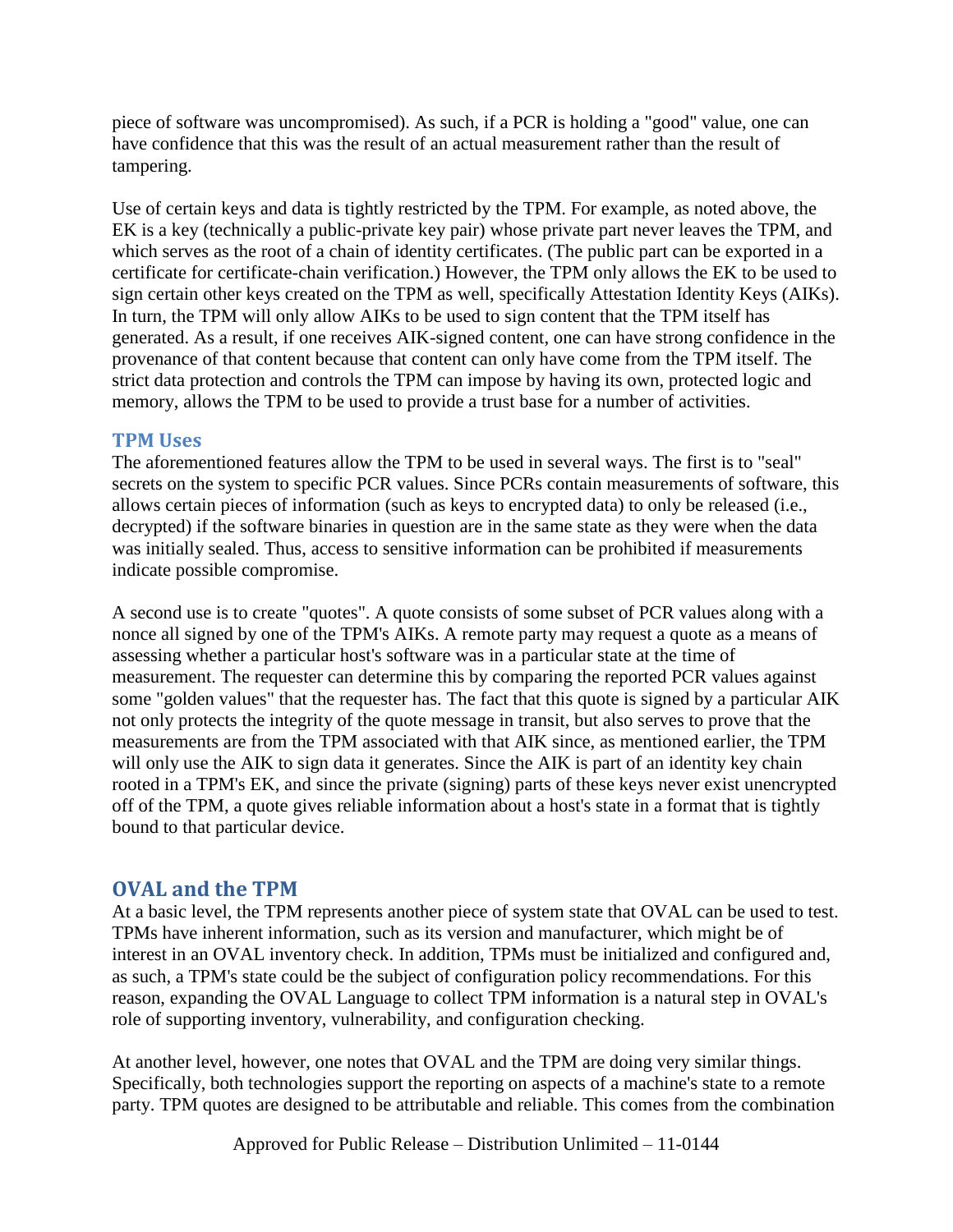of the TPM's secure processing and the signing of quotes using the AIK, which can ultimately be tied back to a secret known only to the source TPM. However, the reports provided by the TPM have a limitation in that they lack detail. Each PCR is just a 20 byte register containing a hash of some measurement. As such, while the PCR values can be compared against one or more "correct" values, mismatched values provide no information about why the mismatch occurred. Moreover, most TPMs have no more than a few dozen PCRs, severely limiting the number of distinct pieces of information that can be reported in this way.

OVAL, in contrast, provides a great deal of information. It is capable of interrogating a wide variety of system entities, combining checks into complex assertions of machine state, and returns not only true-false results but all the underlying findings that produced this result. However, OVAL has no inherent root of trust for its assessments. If one were to compromise a system's OVAL interpreter, it would be trivial to falsify results undetectably. Similarly, OVAL results are associated with a host through the use of the <system\_info> element, which records information such as the hostname, interfaces, etc. Again, it would be relatively trivial for an adversary to change this data to have one host masquerade as another. While using signature blocks in OVAL files would prevent adversaries from undetectably modifying content after it was created, the signing keys would likely exist on the client's hard drive where an adversary might be able to compromise them.

The strengths and weaknesses outlined above suggest that finding a way to unify TPM and OVAL technologies might be highly beneficial. The next sections outline how such unions might be achieved and what they might be able to accomplish.

## **Using the TPM and OVAL Together**

MITRE/SEDI has developed prototypes for a number of tests that collect information from or about the TPM. Most of these collect TPM state information and would be primarily of interest in normal inventory, vulnerability, and configuration checks. However, MITRE/SEDI also developed a test, named quote\_report, which collects a TPM quote. Specifically, it uses an Object that identifies a nonce, an AIK blob, a list of PCRs of interest, and a type of quote (modern TPMs can create both a regular and a legacy quote structure). The test includes a State that, in addition to the properties found in the Object, contains individual PCR values, the signature blob, and a few other pieces of information that a TPM quote reports.

The quote\_report structures allow all the standard OVAL assertions to be tested (equality, greater than, etc.) for each of the collected fields. However, it should be noted that some reasonable uses of a TPM quote are outside OVAL's ability to check in a State element. For example, the signature blob cannot be verified as part of a State's assertions. For these types of tests, one would rely on mechanisms outside of OVAL to perform processing on the data returned by the associated OVAL System Characteristics Item. It is this processing of the quote\_report data, rather any OVAL assertions about this data, that we will focus on here.

### **Conveyance of a TPM Quote in OVAL**

At the most basic level, the quote\_report structures can be thought of as a means to request and receive TPM quotes within the conventions and structures of the OVAL Language. While other structures do exist for encapsulating quote information in XML for transport (most notably the

Approved for Public Release – Distribution Unlimited – 11-0144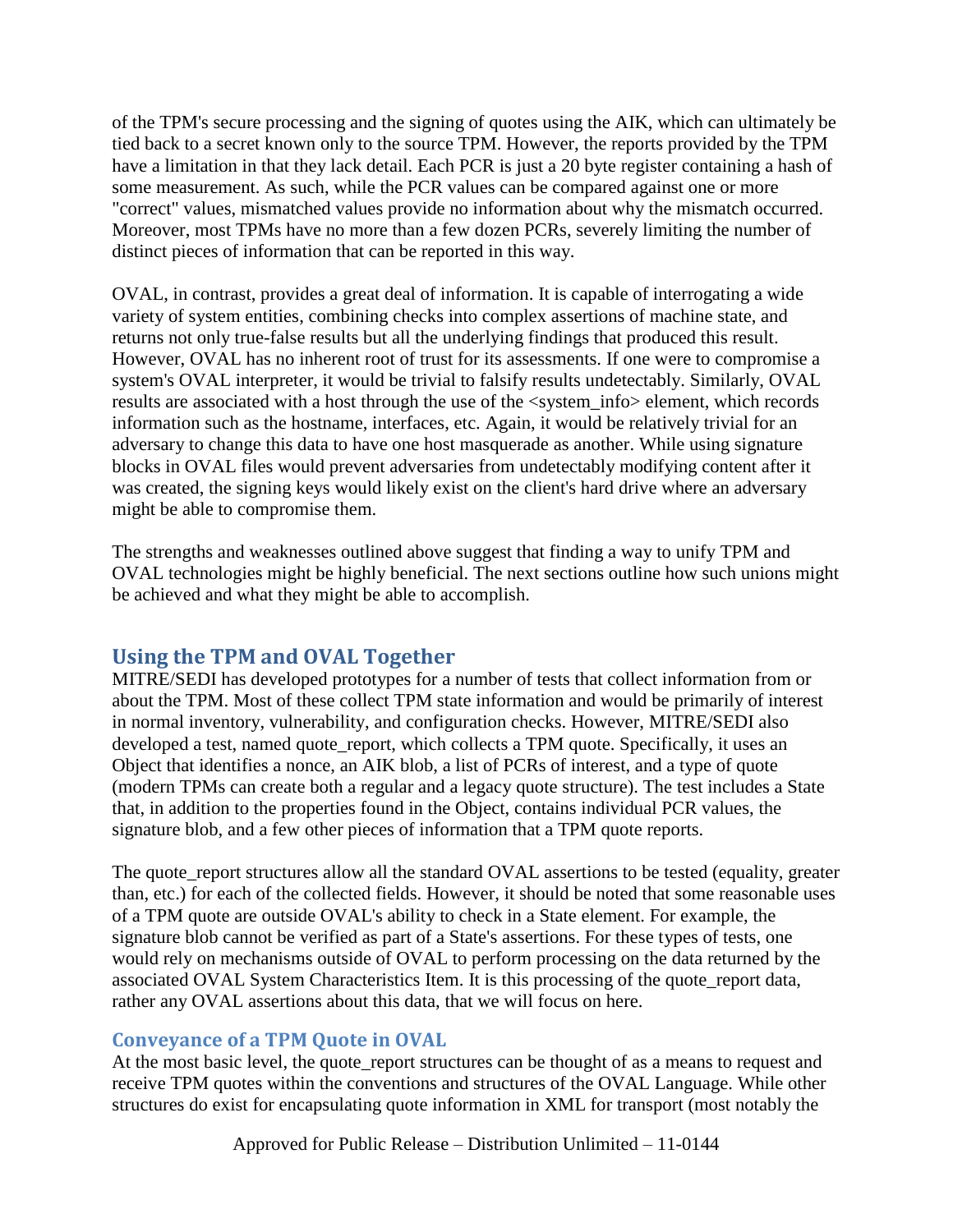Trusted Computing Group's Integrity Report Schema<sup>3</sup>), the creation of OVAL structures allows this information to be collected and, with the caveats noted above, processed as an integral part of existing OVAL assessment frameworks. While fully processing of some fields (i.e., the signature checks) are outside the scope of OVAL, the collection of this information for audit purposes can be shown to have benefits.

For example, fielded tools are already using PCR values to detect changes in the state of low level system structures, such as the BIOS and boot loaders. This is accomplished without any need to know any "golden" PCR values, but simply by recording the PCR values at regular intervals and watching for changes, which turn out to be relatively infrequent for the boot stack even in operational environments. The OVAL quote\_report structures could be used to collect this information as part of one's regular OVAL assessments. The fact that the TPM's AIK signature automatically provides both integrity and proof-of-provenance for the information in the quote\_report means that such audit information is highly reliable even in the absence of any signature infrastructure for the OVAL framework itself. In fact, even if the OVAL software on a client was compromised, the attacker would still be unable to plausibly falsify this part of the OVAL results.

### **Using the TPM Quote to Secure OVAL Assessments**

An even greater degree of security assurance can be achieved by using the TPM to attest to the integrity of the OVAL software stack itself. This can be done by including measurements of the client's OVAL interpreter, along with any libraries that it utilizes, in a PCR. This, combined with measurements of the underlying framework (from the BIOS up to the operating system – components that are already measured by default into the lower numbered PCRs on many systems) provides a base set of measurements of the OVAL interpreter and its dependencies. These measurements are expressed in the quote\_report structure, which cannot be modified without resulting in a signature verification failure based on the TPM's AIK. The result is that, even if the OVAL interpreter is compromised by an attacker, the attacker-controlled OVAL interpreter will be unable to forge a good measurement in the PCRs.

On the other hand, a good PCR measurement will provide good assurance that the OVAL interpreter is uncompromised and therefore, the findings it collects and the subsequent evaluations of these findings is reliable. Again, since it is virtually impossible for an attacker to forge a good PCR measurement even with complete control of a system's software, the level of trust in the regular OVAL results in the presence of a good PCR value is increased substantially.

As an added bonus, the TPM-stored measurements of the OVAL interpreter and its dependencies can also be used to protect any signing keys used by the interpreter to integrity protect its results. (Such integrity protection would obviously be necessary or corruption of the results by a man-inthe-middle attack during transmission would nullify any increased trust provided by good PCR measurements). This can be done by using the TPM's sealing feature to protect signing keys. By sealing the keys to good PCR values, the signing keys will be unavailable if any of the OVAL interpreter's dependencies are compromised in a manner that results in changes to these PCR

 $\overline{\phantom{a}}$ <sup>3</sup> http://www.trustedcomputinggroup.org/files/temp/6427CBE0-1D09-3519-AD519217F523C9CB/IWG%20IntegrityReport\_Schema\_Specification\_v1.pdf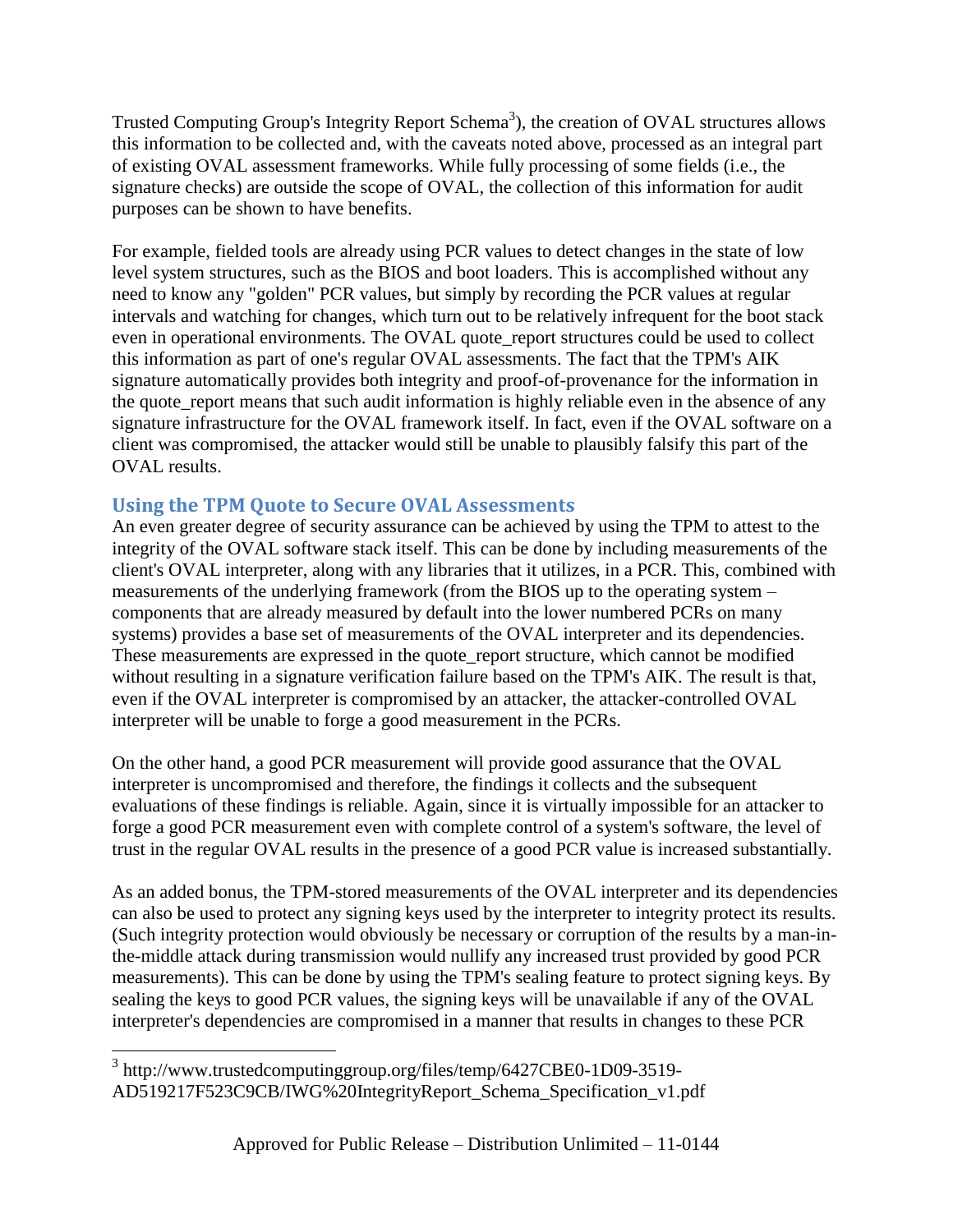measurements. This, in turn, prevents a compromised interpreter from signing its forgeries or leaking the key. One could even theoretically use this mechanism to provide assurance of an OVAL interpreter's integrity without even transmitting the quote report as signed OVAL results would only be possible when the state of the interpreter allowed unsealing of its signing keys.

#### **OVAL Enhancements of TPM Objectives**

The result of this use of the TPM together with OVAL provides us with a significantly enhanced ability to trust OVAL results. This not only benefits the existing OVAL assessment framework, but can be used to augment the TPM as well. As noted earlier, TPM PCR measurements are highly reliable but virtually without detail. However, if the integrity of OVAL assessment results can be trusted, then the OVAL results can provide the detail that TPM PCRs lack allowing greater situational awareness. In some cases, OVAL can completely remove the need to store measurements into a TPM's limited supply of PCRs if OVAL checks can be written to assess the application(s) in question. Similarly, OVAL checks can be written to handle the many variations that a particular piece of software might express (e.g., variations in patch application, patch order, configuration, etc.). This variation can lead to combinatorial explosions in the number of "good" PCR values an application might have, but can be handled easily by OVAL. Thus the result of integrating TPM data into OVAL is not only a more secure OVAL infrastructure, but a more expressive and flexible reporting mechanism than the TPM could handle alone.

#### **Remaining Challenges**

Unfortunately, while the aforementioned potential is great, the full realization of this model awaits the addressing of a few challenging research questions. The ability to use OVAL as a means to convey TPM quotes, as well as other TPM configuration and state information, is currently realizable, awaiting only the community review of the proposed TPM component schema. However, the other outlined capabilities, which hinge on using the TPM to enhance the trustworthiness of TPM results, require that a few remaining research challenges be addressed. Progress is being made in all the described areas, but the community should be aware of what is left to be done.

#### **Golden Measurement Maintenance**

Ultimately, the assurance provided by any measurement infrastructure, the TPM included, rests on that system's ability to maintain the integrity of its measurement functions, the efficacy of those measures in collecting all relevant information, and the ability to adequately interpret these measurements to discern "good" indicators from "bad" ones. With regards to the integrity of the measurement functions, the TPM itself does not provide a root of trust for measurement tools and so must rely on external capabilities in this regard. Fortunately, solutions already exist for this problem in the form of Intel's Trusted Execution Technology (TXT) and AMD's Secure Virtual Machine (SVM), both of which provide a hardware-based root of measurement that has similar protection characteristics to that of the TPM. While not quite as ubiquitous as the TPM itself, these technologies currently enjoy relatively wide deployment today.

Knowing what to collect, especially when one cannot necessarily know a priori the indicators that a new form of attack might have, will always be a challenge. The best we can do is to collect on the basis of historical and probable indicators of attack. The measurements tools that provide data to the TPM are no different and, as such, must be viewed as evidence, but never proof, of system integrity. This is further complicated on TPMs as the limited number of PCRs forces